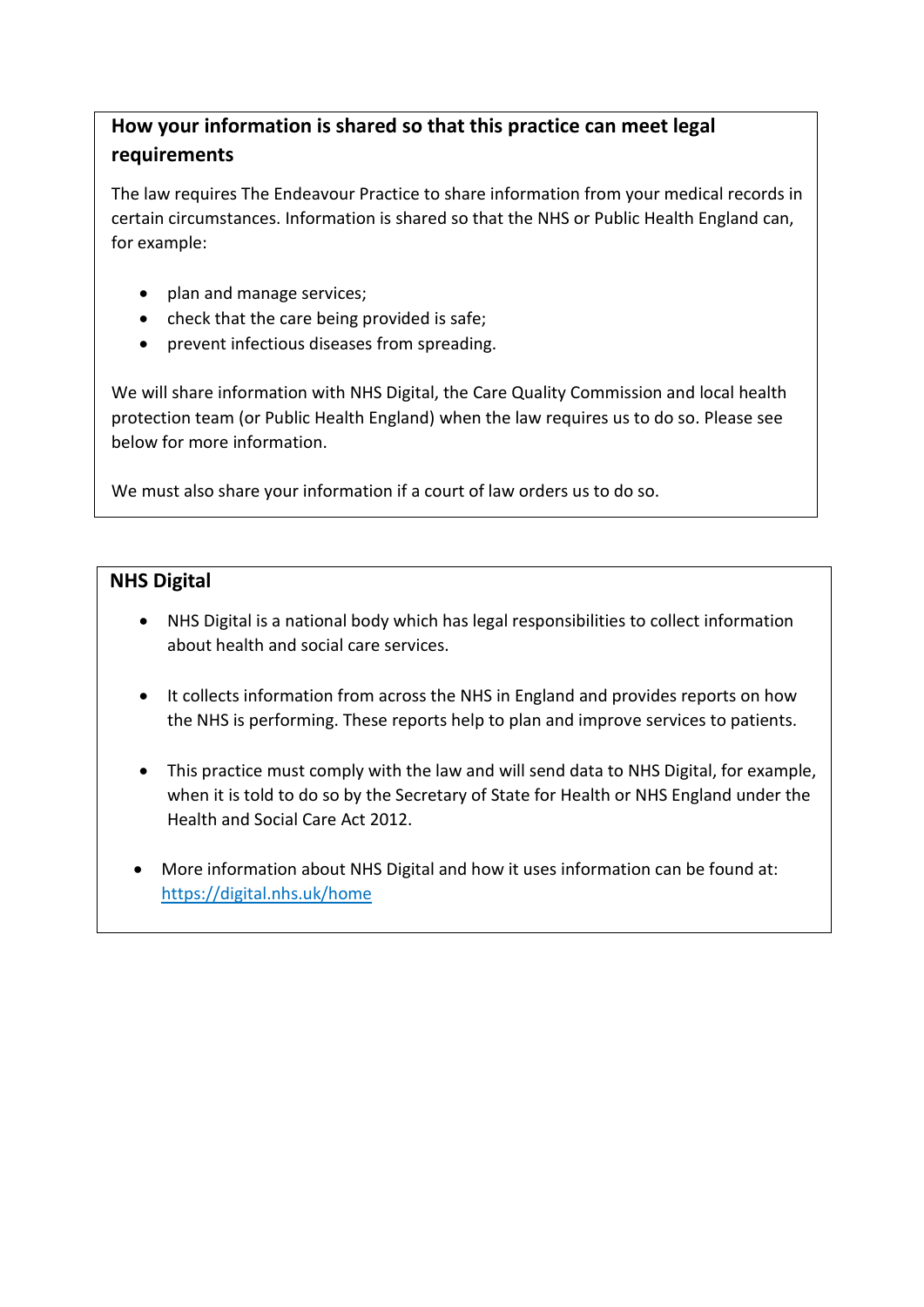## **Care Quality Commission (CQC)**

- The CQC regulates health and social care services to ensure that safe care is provided.
- The law says that we must report certain serious events to the CQC, for example, when patient safety has been put at risk.
- For more information about the CQC see:<http://www.cqc.org.uk/>

## **Public Health**

- The law requires us to share data for public health reasons, for example to prevent the spread of infectious diseases or other diseases which threaten the health of the population.
- We will report the relevant information to local health protection team or Public Health England.
- For more information about Public Health England and disease reporting see: [https://www.gov.uk/guidance/notifiable-diseases-and-causative-organisms-how](https://www.gov.uk/guidance/notifiable-diseases-and-causative-organisms-how-to-report)[to-report](https://www.gov.uk/guidance/notifiable-diseases-and-causative-organisms-how-to-report)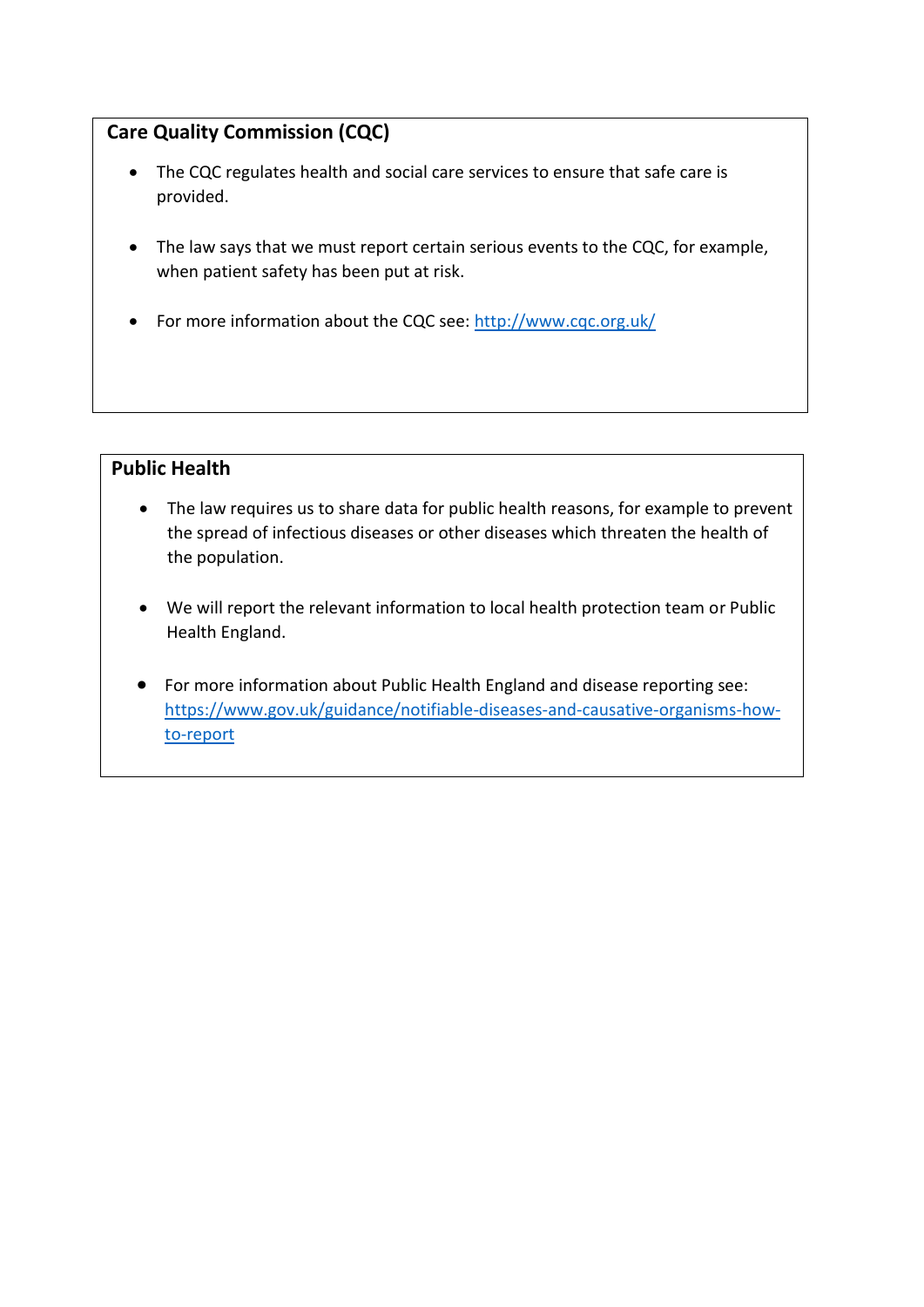We are required by law to provide you with the following information about how we handle your information and our legal obligations to share data.

| Data Controller contact<br>details                                       | Management Partner, Endeavour Practice, 20 Cleveland Square,<br>Middlesbrough, TS1 2NX                                                                                                                                                                                                                                                                                                                                                                                                                                                                                                                                                                                                                                                                                                                                                                                                                      |
|--------------------------------------------------------------------------|-------------------------------------------------------------------------------------------------------------------------------------------------------------------------------------------------------------------------------------------------------------------------------------------------------------------------------------------------------------------------------------------------------------------------------------------------------------------------------------------------------------------------------------------------------------------------------------------------------------------------------------------------------------------------------------------------------------------------------------------------------------------------------------------------------------------------------------------------------------------------------------------------------------|
| <b>Data Protection Officer</b><br>contact details                        | Liane Cotterill, Senior Governance Manager & Data Protection Officer<br>North of England Commissioning Support, Teesdale House, Westpoint<br>Road, Thornaby, Stockton-On-Tees, TS17 6BL                                                                                                                                                                                                                                                                                                                                                                                                                                                                                                                                                                                                                                                                                                                     |
| Purpose of the<br>processing                                             | Compliance with legal obligations or court order.                                                                                                                                                                                                                                                                                                                                                                                                                                                                                                                                                                                                                                                                                                                                                                                                                                                           |
| Lawful basis for<br>processing                                           | The following sections of the GDPR mean that we can share<br>information when the law tells us to.<br>Article $6(1)(c)$ – 'processing is necessary for compliance with a legal<br>obligation to which the controller is subject'                                                                                                                                                                                                                                                                                                                                                                                                                                                                                                                                                                                                                                                                            |
|                                                                          | Article $9(2)(h)$ – 'processing is necessary for the purpose of<br>preventativemedicinethe provision of health or social care or<br>treatment or the management of health or social care systems and<br>services'                                                                                                                                                                                                                                                                                                                                                                                                                                                                                                                                                                                                                                                                                           |
| <b>Recipient or categories</b><br>of recipients of the<br>processed data | The data will be shared with NHS Digital.<br>$\bullet$<br>The data will be shared with the Care Quality Commission.<br>The data will be shared with our local health protection team<br>or Public Health England.<br>The data will be shared with the court if ordered.<br>$\bullet$                                                                                                                                                                                                                                                                                                                                                                                                                                                                                                                                                                                                                        |
| <b>Rights to object and the</b><br>national data opt-out                 | There are very limited rights to object when the law requires<br>information to be shared but government policy allows some rights of<br>objection as set out below.<br><b>NHS Digital</b><br>You have the right to object to information being shared with<br>NHS Digital for reasons other than your own direct care.<br>This is called a 'Type $1'$ objection $-$ you can ask your practice to<br>٠<br>apply this code to your record.<br>Please note: The 'Type 1' objection, however, will no longer be<br>available after 2020.<br>This means you will not be able to object to your data being<br>shared with NHS Digital when it is legally required under the<br>Health and Social Care Act 2012.<br>To opt-out or to find out more about your opt-out choices<br>٠<br>please go to NHS Digital's website:<br>https://digital.nhs.uk/services/national-data-opt-out-<br>programme<br>Public health |
|                                                                          | Legally information must be shared under public health<br>legislation. This means that you are unable to object.                                                                                                                                                                                                                                                                                                                                                                                                                                                                                                                                                                                                                                                                                                                                                                                            |